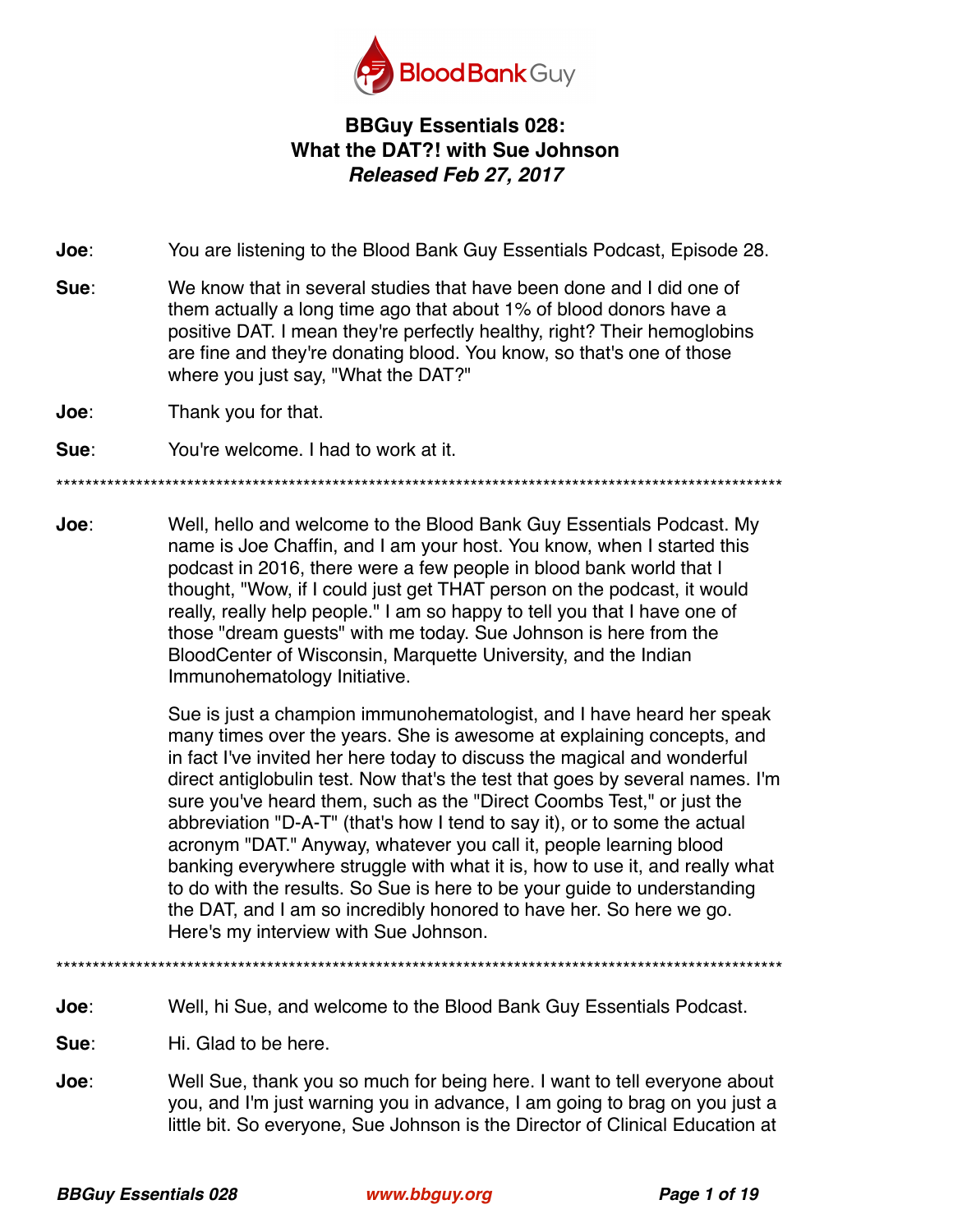

the BloodCenter of Wisconsin, and she is also the director of the Specialist in Blood Banking program there. In fact, to tell you the truth, she is taking time away from her SBB students this morning to be with us here on the podcast. So thank you for that Sue. Her influence in teaching efforts extends way beyond Wisconsin as she's taught in numerous settings throughout the United States and around the world. There's a lot of things that she's done, so much that I really just have to give you the short version. I don't think Sue will mind that.

Sue was a winner of the Sally Frank Memorial Award and Lectureship at the AABB Annual Meeting a few years ago, and that honors her dedication to and her prowess in immunohematology. Sue has also served numerous roles within the AABB. In fact, she just completed a term on the AABB board. You may know her if you've ever attended the AABB annual meeting, by the name "Top Gun," for the sessions, the Top Gun sessions that she did at the AABB Annual Meeting for 10 years. Wow! Well, the bottom line is that Sue, she's gonna hate me saying this, but Sue is a "big deal," and I am just excited beyond belief to have her with me on the podcast today. So Sue, did I embarrass you enough there?

- **Sue**: Yes. Good thing you can't see me right now.
- **Joe**: That is a good thing. All right. Well, so Sue, I really like to, with every guest that I have, because so many people that are listening to this podcast are people that are just getting started in our field, I'm always curious with people that are as accomplished as you are, how did this start for you? How did you get involved in blood banking? What was it that kind of triggered your desire to be involved as a blood banker, and especially what was it that triggered your obvious love for immunohematology?
- **Sue**: You know, that's a great question and it actually goes back to when I was in my clinical year as a medical technologist at the time and I had this amazing instructor who had tons of energy, tons of passion about blood banking that when I graduated, that's what I knew I wanted to be. I wanted to be a blood banker and I only looked for blood banking positions actually. Yeah, it was crazy and when I graduated, there weren't so many openings like there are today. So I actually held out a little bit to be a blood banker.
- **Joe**: That's interesting. The magic of having a passionate mentor, I think is underappreciated, and that's really something that I hear a lot from people that enjoy what they do, is that at some point in their lives there was someone that really kind of spoke into it and said, you know, this is cool, this is fun, and that passion rubs off. Doesn't it?
- **Sue**: Yeah. It sure does. It's amazing. It is and I was fortunate, you know, over the years to, you know, find those mentors along the way. So, and maybe I sought them out a bit as well, but it still, it definitely made a difference.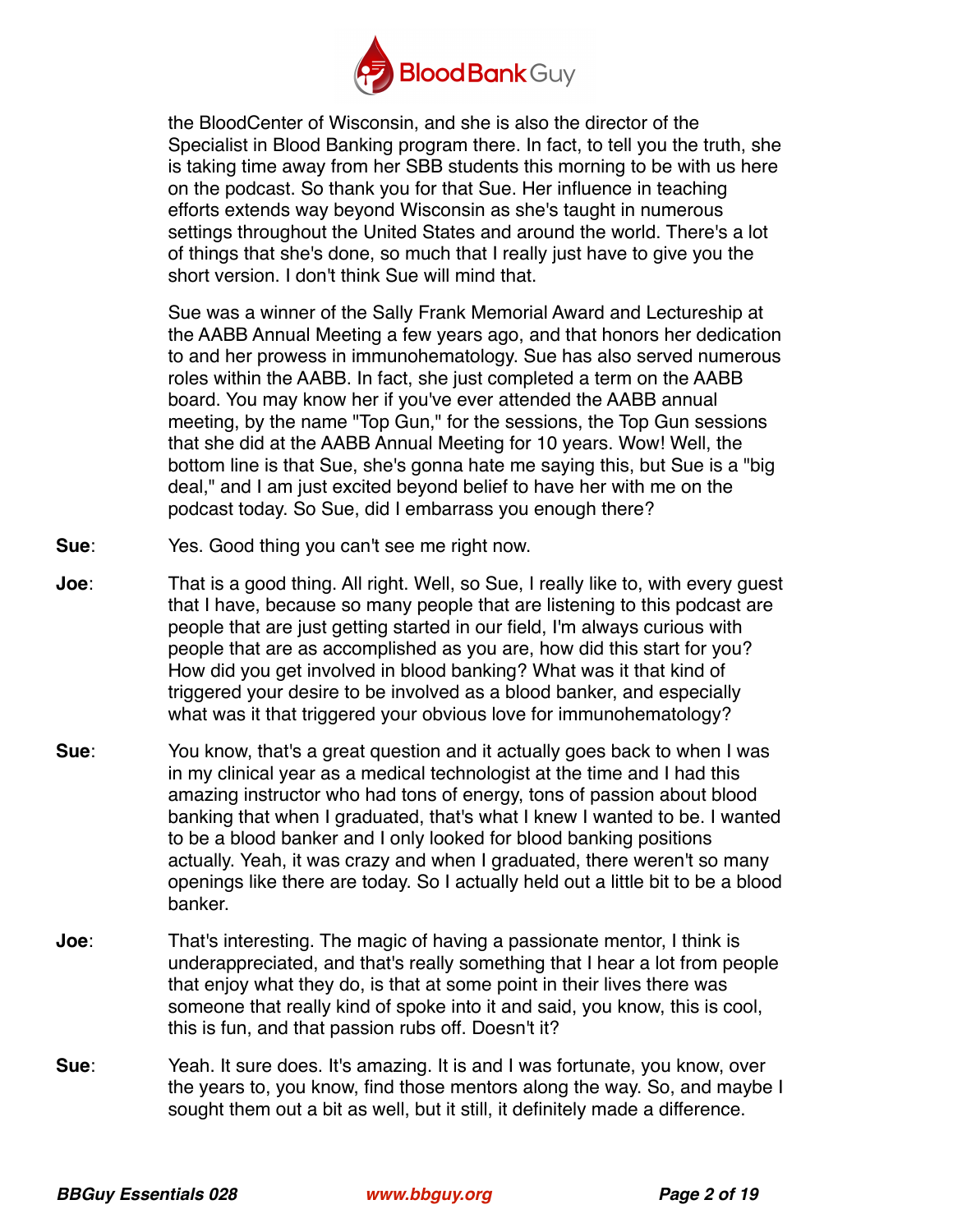

- **Joe**: I think at this point you're serving that role for your students. That's fantastic. I mean, I mentioned to you off mic before we started this that I've heard you speak many times and your obvious love for immunohematology just comes roaring out of everything that I've seen you do and that's a testament to that passion that you have.
- **Sue**: Oh, thank you.
- **Joe**: Again, still trying to embarrass you.
- **Sue**: You are.
- **Joe**: I'm working on that. The whole "red face thing," we just don't have it. I don't have the picture, but that's all right. Well we're going to talk today with Sue everyone about a topic that is, I know near and dear to her heart as it is to mine. I will tell you by the way, Sue, that I had a similar experience. Back in my training days as a young pathologist, I had a couple of mentors at Walter Reed Army Medical Center, both in the physician side as well as the SBB side. Two SBBs that really, I say to this day, taught me most everything that I know about immunohematology and their passion shone through as well, and this topic, what to do with a DAT.

The way you title it when you give this presentation is, "Who DAT?" I love that! "Who DAT? Investigating the positive DAT." The Direct Antiglobulin Test is a test that is on its surface very simple, but there's a lot of complexities to it and a lot of, what I know you want to discuss with us today is, to take us through some of the details on what it means, what do we do with it, and how it all works. So the way that you break this down, when you do this, is into three ways or three different objectives, summarized in a way that I just love. So we're going to do "What's DAT?", "Why DAT?", and then at the end, "Who DAT?"

 I can't even help myself. You have to smile when you say that. So let's start at the beginning. What's DAT? What is the Direct Antiglobulin Test, Sue?

- **Sue**: All right. So the Direct Antiglobulin Test is, it's just an exquisitely simple test to do. From the point of view that we are taking red cells from a sample, from the patient directly or the donor, whoever it may be, and we're washing those red cells and then adding anti-IgG and anti-C3 to detect IgG and or complement binding to the patient's red cells. So it is a "direct" test because we're using their red cells and we're testing them with the antibody. Exquisitely sensitive test considering that the majority of DATs performed are done manually in a test tube method. You know, we know we can detect a small amount, I mean, probably in experienced laboratory scientists' hands, down to 100 molecules of IgG. It's pretty amazing.
- **Joe**: Wow. So, I don't want to leave that before we really make sure that people have a really clear picture on what you just said. So let's go over that just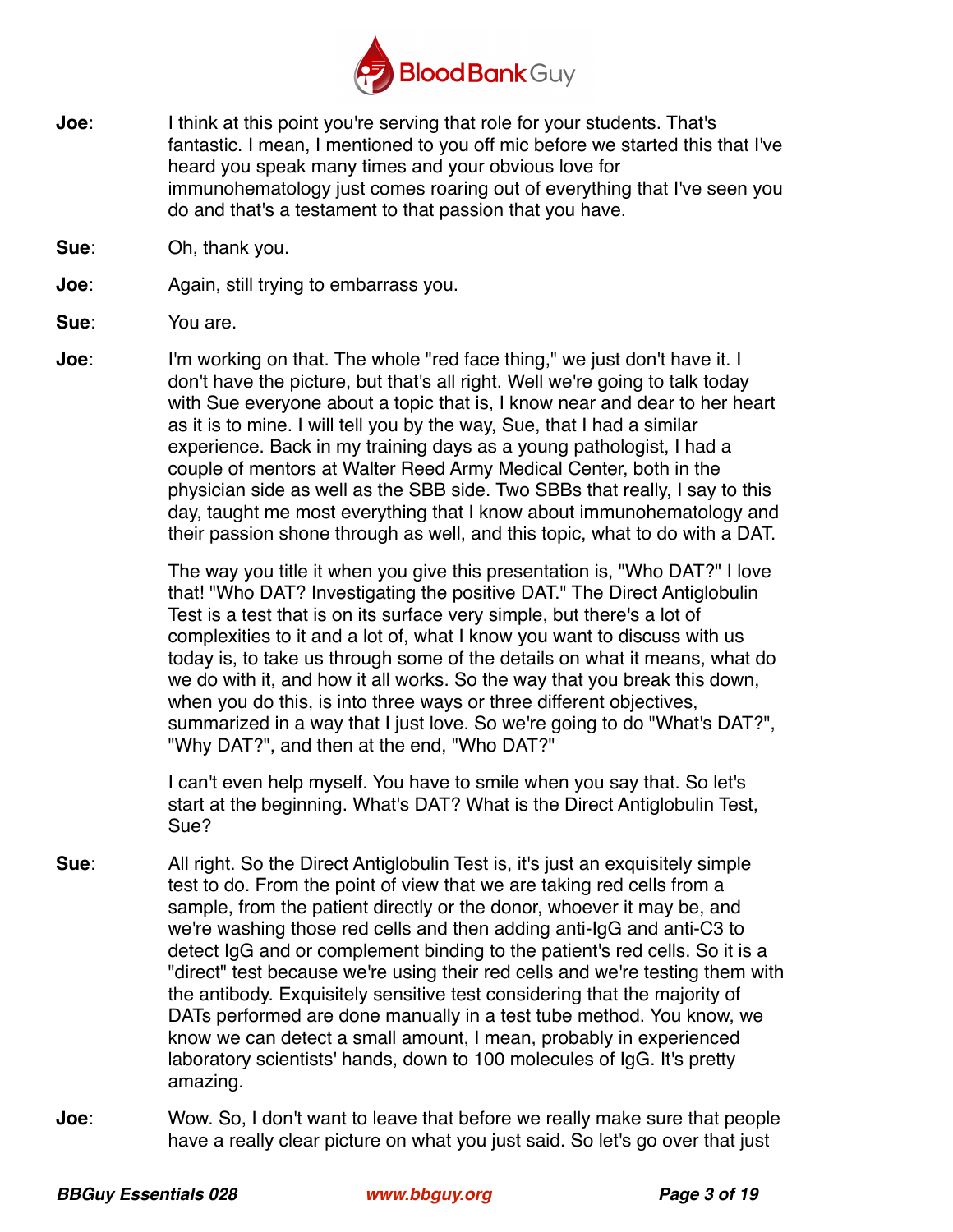

quickly, one more time. So these are red cells that you've just taken straight from somebody's body and all you're doing is checking to see that they have something on their surface, specifically IgG or C3?

- **Sue**: Well, basically. However, what we do is we do take a fresh sample of the red cells right from the EDTA tube (the preferred sample) and then what we'll do is we'll take a drop of cells, wash those four times with saline and prepare cell suspension, wash it four times. You can do it two ways, but basically it's the patient red cells, washing them, and then directly adding the anti-IgG and anti-C3. It could be that it's a polyspecific anti-human globulin reagent that we use initially. Meaning that it has both the anti-IgG and anti-C3 on it and then if it's positive, we want to know is it IgG coating the cells or complement C3 coating the cells? If the poly's positive, then we're going to go ahead and test with what we call the "monospecific" antihuman globulins, which are the two separate reagents, anti-IgG alone and anti-C3 alone.
- **Joe**: Okay. Okay. A couple things that pop up in that description, Sue. So you mentioned that we take those cells and we wash them. Well, why? What's the big deal about washing? Why do we have to wash the cells first?
- **Sue**: So washing, basically what it'll do is remove any free antibody that might be surrounding the red cells because the red cells are always in plasma, so you know that there'll be potentially antibody in the plasma, the same antibody that could be coating the patient's red cells. So we want to make sure that whatever we detect is really antibody that is actually bonded to the red cell versus floating around.
- **Joe**: I see. So if we didn't wash, would that make us at risk of a false positive or a false negative?
- **Sue**: Yeah. Yeah. So interestingly, it's a false negative most often, because the antibody would actually neutralize, any free antibody would neutralize the anti-IgG component of the anti-human globulin reagent that we use, so it would bind to the anti-IgG that we're adding and give us a false negative reaction. You know, the other crucial thing in the test that is the fact that the lab scientists, when they do the testing, should be making a fresh cell suspension directly from the patient's sample, versus one that's been sitting on, you know, sitting on the bench top.
- **Joe**: Right, right. Excuse me. Okay. One other thing that pops up in your description there. You threw out a couple of words, "polyspecific" and "monospecific." Can we just go over that again for just a second, because I think that sometimes when we're talking about antibodies people confuse that with polyclonal and monoclonal. I've heard people struggle with that a little bit. So tell us again what you mean when you say you're using a polyspecific anti-human globulin or a monospecific anti-human globulin.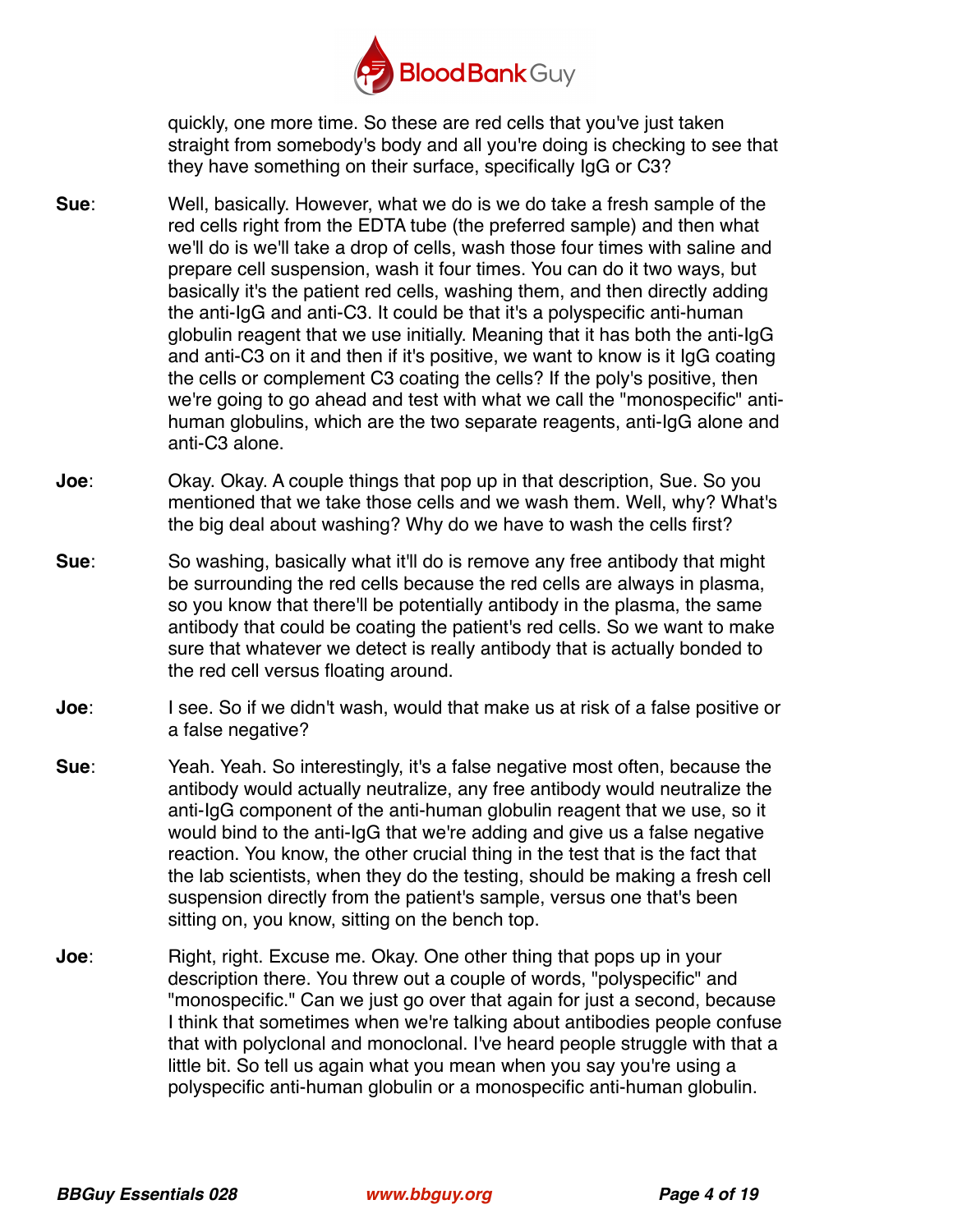

- **Sue**: Sure. So a polyspecific, by definition we mean it's got a combination of anti-IgG and an anti-C3. So both antibodies are in the one reagent. So, and then the monospecific reagent is kind of what it stands for. The mono is one, right? So it's separate, it's anti-IgG in one bottle, anti-C3 in the second bottle. In some labs, actually, it depends on your laboratory, but some labs will automatically just do the monospecific reagents so that they know right away. Traditionally, I think most labs will start with the polyspecific and then if there's a positive, go to the monospecific, the separate reagents.
- **Joe**: Got it. So it's kinda, the poly is almost, you could think of it almost like as a screen?
- **Sue**: Yeah.
- **Joe**: If it's negative, then there's no reason to do the anti-IgG or C3. Is that a fair way to put it?
- **Sue**: Yep. Perfect.
- **Joe**: Okay. You also mentioned that it's an exquisitely sensitive test, which is obviously super-important to remember, and you said as few as like 100 molecules of IgG. That's incredible, but I want to make sure that people get this point. If the DAT is negative, that doesn't necessarily mean that there's NOTHING on the red cells, but there is a limit to the sensitivity of the test, right?
- **Sue**: Correct. So there are some individuals that we define as having a "DATnegative immune hemolytic anemia." So they have either a very low-level amount of antibody that is attached to the red cells that only by using enhanced DAT methods that are we able to see the antibody. Or some people have very low affinity antibody and again, we have to use an enhancement method to, you know, allow the antibody to stay on the red cells so that we can see it. There's one other point. So I was just thinking, the other thing just to mention is the fact that, you know, why is complement binding? You know, why are we looking for complement?
- **Joe**: Sure. Yeah. Go.
- **Sue**: So the complement binding is indirectly telling us if there, most often, is indirectly telling us if there is IgM antibody present in the patient. Right now, right, we don't have the ability, nobody's been able to design an anti-IgM so that we would be able to directly see IgM patient antibody binding to the red cells. So instead we know IgM antibodies will bind complement so, and we have good anti-C3 reagents. So if the IgM antibody is able to bind complement to the red cells and we do the DAT and add anti-C3, that anti-C3 will detect the complement binding that the IgM antibody basically activated.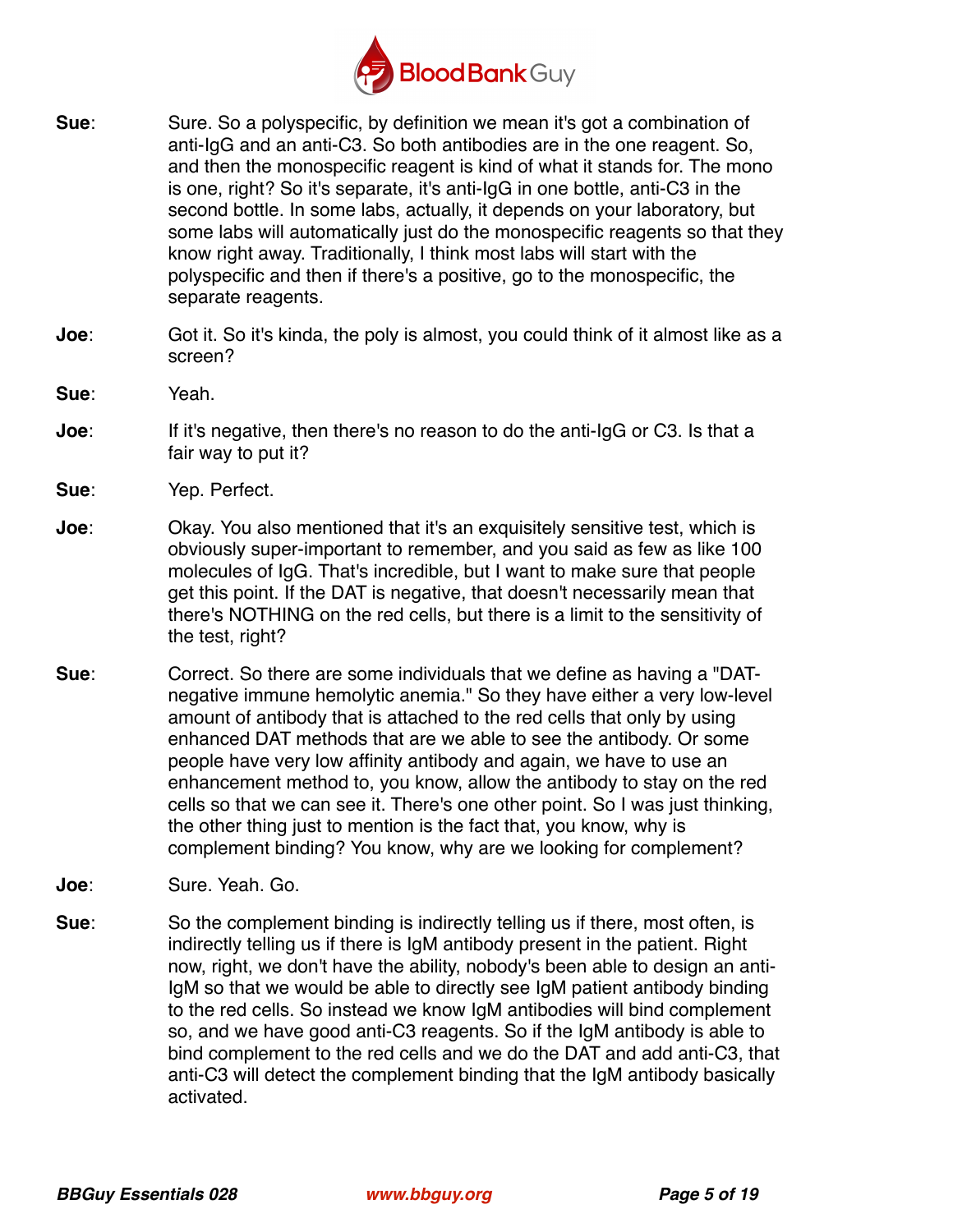

**Joe**: Okay. That's important. So, kind of using the phrase that you used a moment ago, it's kind of an indirect way of detecting that there may be IgM around.

**Sue**: Exactly.

- **Joe**: Okay and again, just so we can be crystal clear, I'm sure that there are some people out there sitting there right now saying "C3?" Help us with that. What is C3?
- **Sue**: Okay. So interestingly, I get that question a lot because it's actually not really described very well anywhere as it applies to immunohematology, because we all have learned the complement cascade, right? Everybody's learned that and we've had to memorize it and we know it's role, right? That when we get to the membrane attack complex that a C6, you know, 6, 7, 8, 9 form the pore in the cell and, you know, the cell bursts, right, but why it's important in immunohematology and why C3 is the fact that, when complement gets activated, we know that starts with the C1, you know, then C1q, 4 and all that. I didn't say that all right, but it gets ...
- **Joe**: It's okay. Nobody remembers that anyway, Sue.
- **Sue**: No. I know, exactly. So C3 is the point where, when C3 gets deposited or attached to the red cell, it is generally cleaved into C3b and C3d. So many actually of our anti-human globulin reagents will have anti-C3b, C3d or just anti-C3d. So the C3d basically is telling us that an antibody bound but it didn't cause total lysis of the red cells. So if it did continue, if the complement cascade did continue, the C3b actually has a amplification step in the complement cascade and then the red cells would probably get lysed and not as easily detected. You know, we wouldn't be able to detect complement as well on the cells then.
- **Joe**: Sure, sure. Okay. That's important. So see, you're right. It is somewhat imprecisely phrased when we just say "anti-C3," there's more to it than just anti-C3. There's different components, but if I remember right, so the C3d specificity at least is what's required to get licensed as a monospecific anti-C3. Is that correct or do I have that backwards?
- **Sue:** It's C3d. Yeah, it is d.
- **Joe**: That's what I thought. Right. Okay. Well, so going back to the methodology, you were talking about doing this in test tubes and that's the primary, certainly the most classical way of doing it, right?
- **Sue:** Right.

**Joe**: Are there other options? Are there other ways that this can be done?

**Sue**: Sure. Another common way that the Direct Antiglobulin Test is performed is using a column agglutination method. In the United States, it's a gel column, but depending on where you're listening from, there are column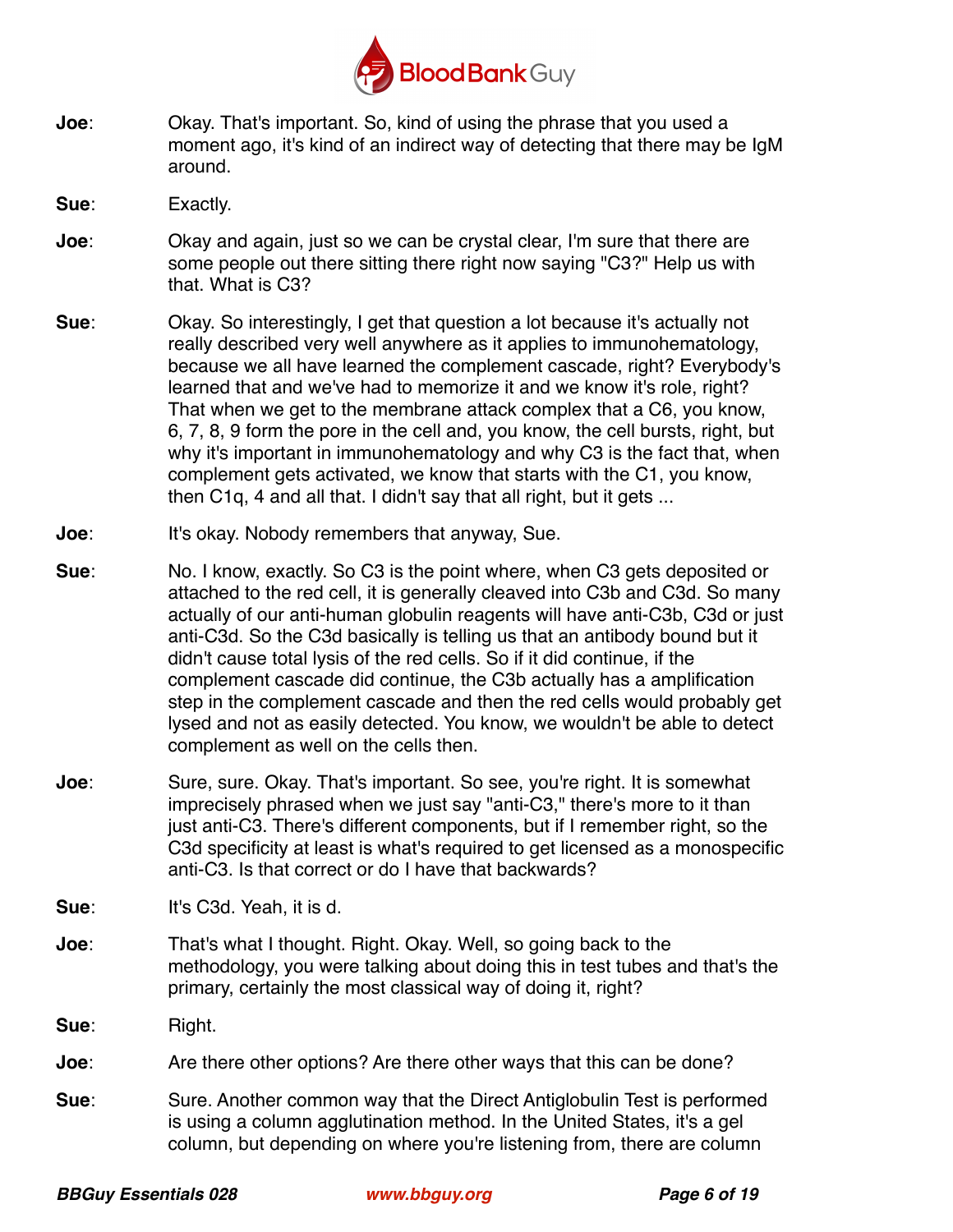

methods that actually have the micro beads. So either though are similar from the point of view that when, kind of the same thing, you add the patient's red cells directly to the column, the column has incorporated into it anti-IgG or anti-C3 and then if there's IgG or complement coating the patient's red cells, the antibody in the column will attach and cause agglutination of the red cells. Then instead of seeing the agglutination in a test tube, the agglutination will get hung up. Like, so the agglutinates will stay at the top of, or agglutinates will form and will move through the gel column versus all the cells going to the bottom, which is considered a negative reaction.

- **Joe**: Right, right. Okay. Are there any, I mean obviously it's a different platform and the procedure is different, but aside from that, are there any differences in how sensitive these tests are, or what have you seen in your practice in terms of, is there variation between results that you might expect in a test tube versus the column?
- **Sue**: You know, so at first when we first started to use gel actually, because I've been doing this for awhile, I thought, oh gel is going to be more sensitive. I mean it just seemed to me like, well, because with gel you make your cell suspension, I didn't mention this. You make your cell suspension, you don't wash it, you just add the cells and then it goes, you know, it does it's centrification and you read it. An actual fact, it isn't more sensitive, especially, again, when you're in a reference lab setting, it's very similar reactivity to the test tubes. In fact we always run a gel column on DAT negative hemolytic anemia evaluations and looking at what others have done, it doesn't seem, I mean there are cases where sometimes the gel will be positive. Then there are sometimes cases where the tube is positive and the gel is negative. So I don't think there's overall sensitivity improvement with one method over the other actually.
- **Joe**: That's interesting.
- **Sue**: Yeah, I really thought it would be more sensitive, but I don't think it ...
- **Joe**: Well and that kind of goes to some conversations that I have with people a lot of times about the various testing platforms in that, to go away from DAT, but just people talking about, you know, gel versus solid phase versus tubes versus tubes in PEG etc, and what I always tell people, and I would love your take on this, is that they all have their strengths and weaknesses and there's no perfect platform. There's always potential holes in every platform. Is that a fair way to put that?
- **Sue**: Absolutely. I totally agree with you on that. I mean I always say, you know, if there was one method that was highly sensitive and specific, we would all use it, right? I mean and we just, it's not there. We don't have it.
- **Joe**: Well and so forgive me, that was a little bit of a sidelight, but I get that question a lot, so I just wanted to make sure I got your take on it. So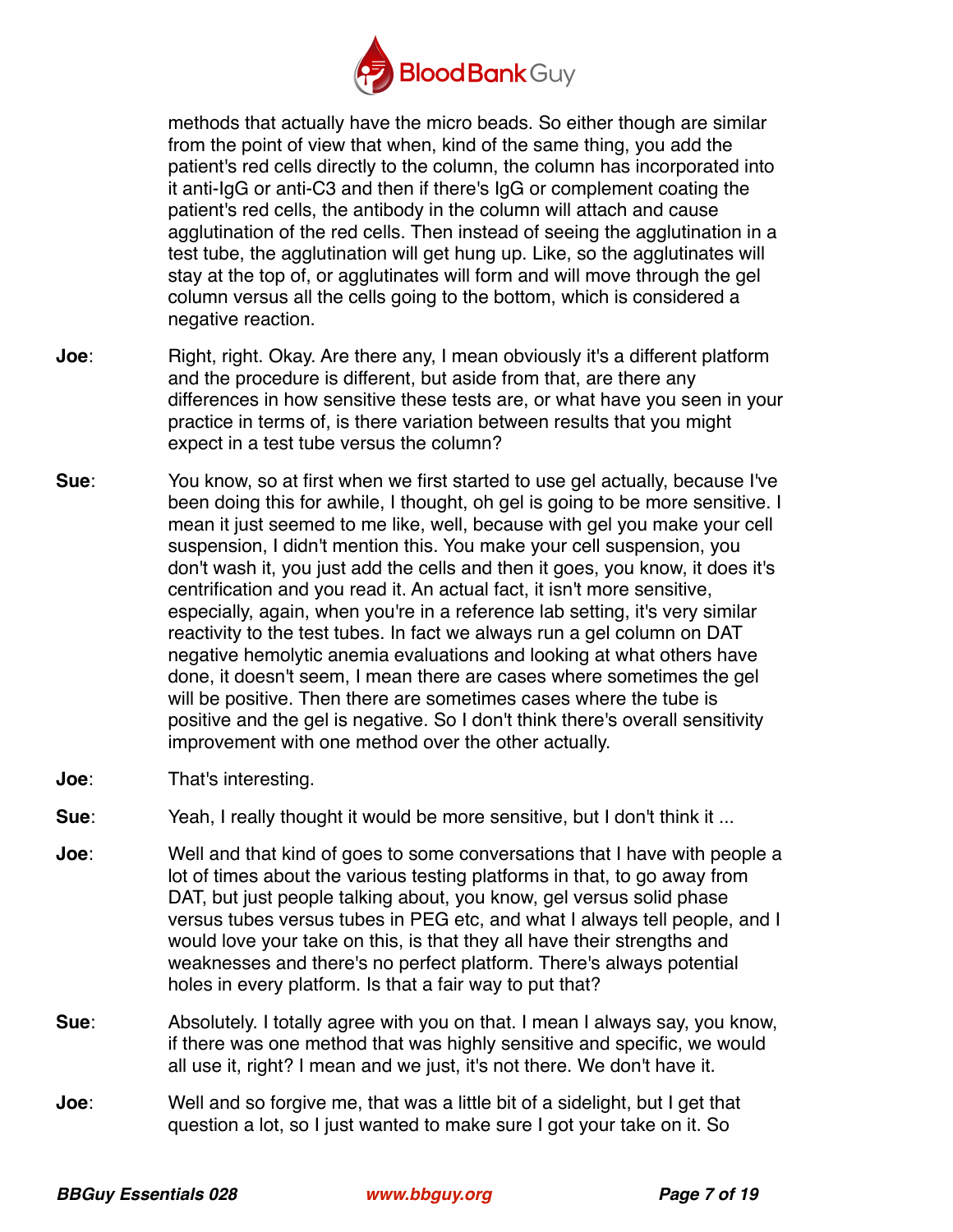

before we move on into why people might have a positive DAT, you can probably tell, Sue, I'm a total immunohematology nerd. I love the techniques and it makes me happy. So I want to just before we leave the technique, let's go back to tube testing of DAT for just a second and help me understand where the potential pitfalls are. Where are, in your experience and you've taught this for a long time, where are the things that people might mess up and how do we figure out that we've messed up in those settings?

**Sue**: Sure. Okay. So, you know, like I said, the DAT is such a simple test to do, but it's, there's a couple of points that are really important. First thing is that when we start to do the test, we get a fresh drop of red cells directly from the patient sample from the EDTA tube. The reason is, I didn't say this before, but the reason is if you've already made a cell suspension and those cells are sitting in saline, we know that a weak positive DAT where there's just weak binding of IgG antibody, especially IgG, just by its sitting in saline, the antibody can come off the red cells. So you'll get a false negative, right. So first thing, make sure it's a fresh drop of cells from the patient sample. It doesn't take that long, just a quick, get the cells, make your cell suspension, then start washing and the washing in a test tube method should be uninterrupted washing.

> So I mean if we have to wash manually, it should be, you know, centrifuge is done, decap the saline, fill it up again and just keep that process going because again, if the red cells sit on saline at all, then that antibody, or if it's a low affinity type antibody, the antibody is going to come off the cells. If it's in a cell washer, it shouldn't be interrupted. Then the key point there is that you, as soon as it's done washing, you add your anti-human globulin reagent, your polyspecific or your monospecific reagents. I mean, I've seen it, I've seen, you know, you get interrupted, you have to go issue blood, the phone rings and the tube will sit there for awhile. I mean that's not a good practice for any test tube method, but especially a DAT on a patient. So and then read immediately. So it's mostly about worrying about false negatives.

- **Joe**: Gotcha. Gotcha. One, and those are awesome tips I love that, one thing that people, I think probably more on the physician trainee side than the lab scientist trainee side struggle with is the whole concept of the so called "Coombs control" or the "check cells." Can you talk us through what that means?
- **Sue**: Sure. So the Coombs control cells or the checks cells, they're either cells that are IgG-coated or complement-coated cells and what we're doing there is when we have a negative reaction, we want to ensure that the anti-human globulin reagent that we've added is working. So if there's a negative, we don't know for sure until we add those cells that we know are coated with IgG or complement. So when we add the IgG-coated red cells, then we're adding that to the test. We centrifuge it again, and then the anti-human globulin and the anti-IgG that's present in the test will bind to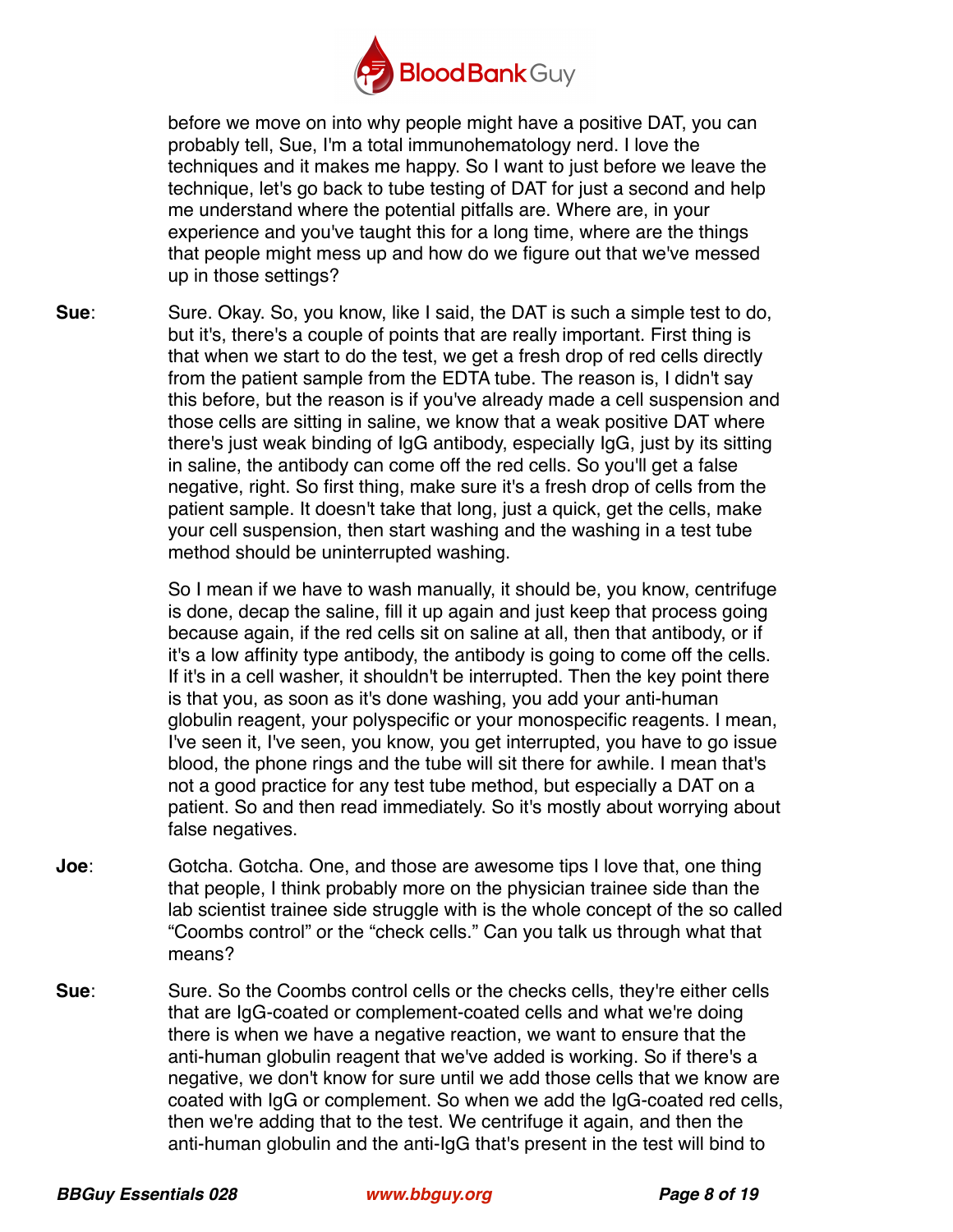

those check cells, or IgG coated cells. Whatever we call them, right? Coombs control cells, we call them check cells. That's why I keep saying that. Okay?

- **Joe**: No problem.
- **Sue**: Okay. So, when we add those, the anti-IgG will bind. That will give us a positive reaction and it's usually, you know, a one to 3+ positive reaction, but it's a positive reaction. Same thing for the anti-C3. If we have anti-C3 alone in our test, we're going to add complement coated cells to any negative reaction because there was no complement coating the patient red cells. We have to make sure that anti-C3's working. So we add complement coated cells to the test, add those right in, centrifuge, and again, then the anti-C3 should bind to the complement coated cells. Again, proving that it's working.
- **Joe**: So we've talked about the mechanics. So let's go to "why" this happens. What's the cause of a positive DAT? What are some of the possibilities for things that could give us either IgG or C3 on a red cell.
- **Sue**: All right. So why DAT? We're going on. So, you know, what's the cause, right? The cause of a DAT. So we know, right, there are different reasons why antibody or complement coating of the red cells can occur. We know a patient could have an alloantibody. That antibody of course is not going to attach to their own red cells because by definition the patient is antigen negative. They've made the antibody, it's alloantibody but that antibody can bind to transfused red cells. So the antibody will cause a positive DAT when we test the patient because we're detecting that antibody attached to the transfusion or the transfused foreign red cells.

We'll have a positive DAT when a mom has an antibody that is directed against antigens on her baby's red cells, on the fetal red cells. A positive DAT will also occur when we have a patient that has the autoantibody and I think that's probably the one that we all think about right away and we've all learned about, right. You know, that antibody is positive with the autocontrol. It causes a positive DAT because the antibody's against yourself. So it makes sense that the DAT is positive.

Drug dependent antibodies definitely will cause a positive DAT there. It's because the drug that the patient is taking, they've made an antibody to the drug or to some component or element of the drug that creates this new antigen with the red cells. So that antibody can then coat or attach to the patient's red cells because the drug is present.

Then there's some non-immune causes, ones that we probably don't really understand. Where there's nonspecific binding of an antibody that we aren't able to say what causes it, but it might be hypergammaglobulinemia or some other situation that's going on in the patient.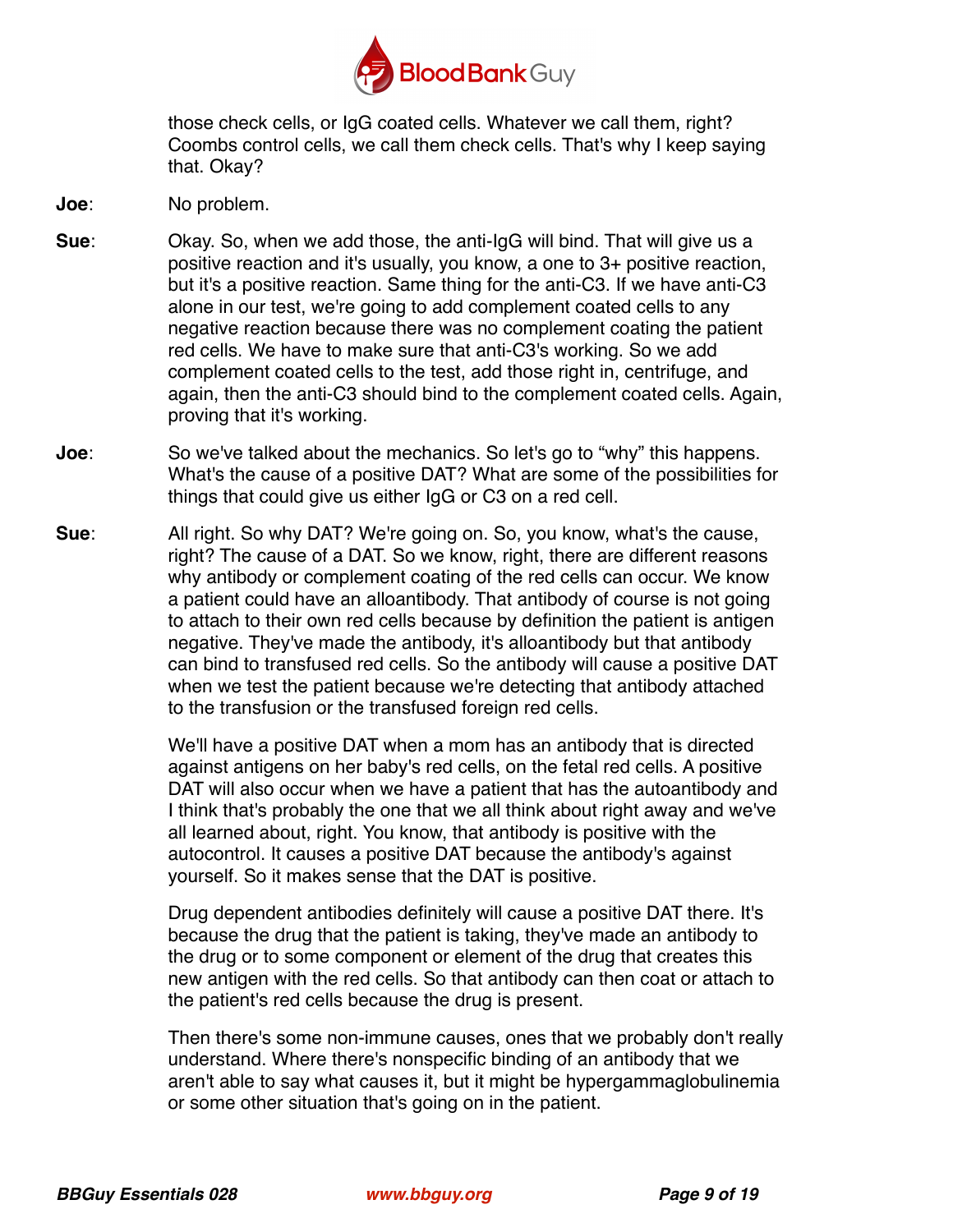

Then the last one I think about is passive antibody, where the patient is receiving maybe ABO platelets that are not their own type, right. Like a patient that's receiving O platelets, for example. Or maybe an intravenous gamma globulin. I mean patients that get that, they're just basically getting a bag of antibodies. So who knows what could coat the patient's red cells from a IVIG treatment.

So there's lots of reasons for positive DATs and then the last, like I said, there's patients that just have a positive DAT. You know, and we don't know the reason, I mean clinically, you know, it's hard to know why it's positive.

- **Joe**: I think that's a hugely important point, Sue and I think we need to emphasize that simply because I'm not sure that that's completely understood and I know you have some statistics for how many people just kind of are walking around or in the hospital just that have positive DATs that don't mean anything. Can you talk about that for just a second?
- **Sue**: Sure. So we know that, for example, in blood donors, we know that in several studies that have been done, and I did one of them actually a long time ago, that about 1% of blood donors have a positive DAT. I mean they're perfectly healthy, right? Their hemoglobins are fine and they're donating blood. You know, so that's one of those where you just say, "What the DAT?"
- **Joe**: Thank you for that.
- **Sue**: You're welcome. I had to work at it. So, you know, those are just, who knows why? I mean and the DATs can be 1+ to I've seen 4+ positive DATs in normal healthy blood donors. Then if we look at the patient population, different patient groups have been studied, but it's up to, you know, 15% of patients with, for example, sickle cell or thalassemia in a chronic transfusion state that will have positive DATs that clinically don't seem important. At least not that we can, you know, put a definite attribution to causing trouble in the patient. So yeah, there's a lot. I mean we used to do, I mean, in my lifetime of blood banking, we used to do autocontrols all the time and what we found was that we were doing a lot of work for no, you know, no apparently good reason for the patient. Right?
- **Joe**: Sure, sure. Yeah. Tracking down stuff that just doesn't mean anything.
- **Sue**: Exactly. Exactly.
- **Joe**: Yeah but I think that's a really, really important point because you took us through the causes of a positive DAT, like an alloantibody, an antibody, a red cell antibody against someone else's antigens, auto antibodies against your own red cell antigens, I mean a maternal antibody against baby red cells, drug dependence, nonspecifics, and passive antibodies like with out of group platelets and IVIG. So that kind of brings us to the next point, is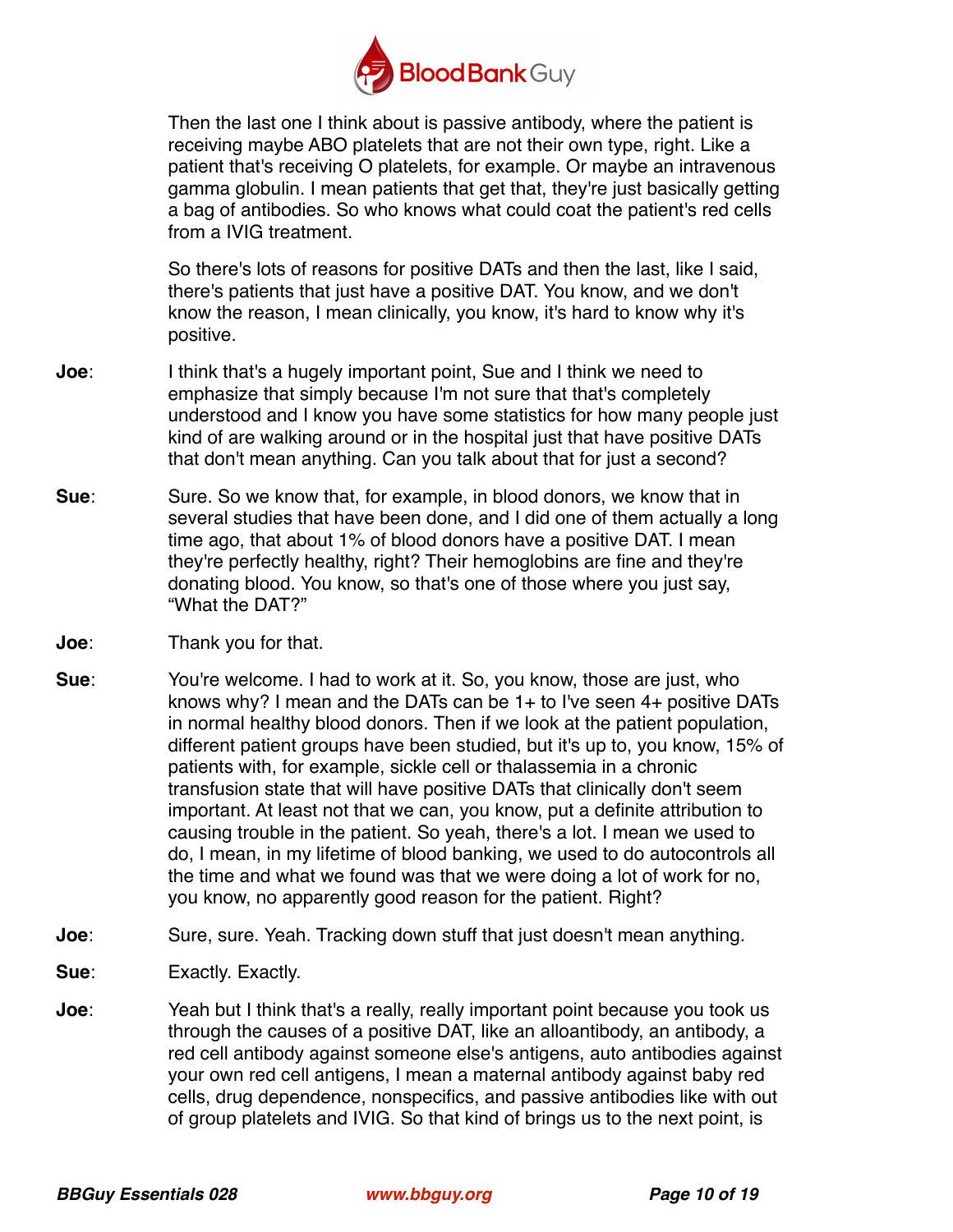

why should people do DATs, and I think it kinda goes to what we just talked about, right? In terms of what the causes are.

- **Sue**: Right. I mean, so the reason for doing the DAT, right, is that it helps you explain something that's going on in the patient. I mean as an immunohematologist too, like loving this stuff, right. Is we do a lot of testing on antibodies, right? We're working mostly on antibodies and making sure that we're getting the right blood to the right patient, providing antigen negative, but a Direct Anticoagulant Test, the result can be diagnostic. I mean they're in all these situations, right, almost all of them that I talked about, it's telling us something about the patient that might not have been known yet. You know, that they could have a drug induced hemolytic anemia. Of course, I love that, but it could be a transfusion reaction. It could be HDFN, right. So it is super important and I've had clinicians tell me when we've evaluated those DAT negative patients where, you know, the patients had all the signs and symptoms of hemolysis and they haven't been able to tell the patient there's a positive test result. They said this means all the difference because now I can tell them I have a positive. So I was like, wow. No, that, you know, I see it.
- **Joe**: Absolutely. So it can kind of give the answer where one wasn't present before and that for us in blood bank world, that's a little bit of a unique experience, isn't it?
- **Sue**: It is, it is. It's actually really cool when you can do that.
- **Joe**: I like it. I like it. So again, let's just talk through the settings. You had mentioned acute transfusion reaction investigations. What other kind of things might be going on clinically that might trigger either a doc to order a DAT or a transfusion service or reference lab to say, I need to do a DA?
- **Sue**: Okay, well, right. The transfusion reaction absolutely, in acute transfusion reaction setting, the other place it's common that doesn't usually get ordered by a doc, but in the end will be as, in the case of delayed transfusion reactions, and those are generally where the patient comes in, you know, they got blood two weeks ago and their hemoglobin is back down. So the order comes to the lab for two units or one unit, whatever and you do the workup and now you find there's a new antibody present. The antibody you identify, you find the auto control and/or the DAT are both positive, depends on how somebody approaches the workup, but you see a new antibody. Generally you do a Direct Antiglobulin Test and you find positive result.
- **Sue**: Another scenario would be in those patients that are showing signs and symptoms of hemolysis, you know, hemoglobin of course is down. You know, the LDH is elevated. spherocytes on the smear, bilirubin's elevated. All the other lab tests are pointing to it, those are generally more physician ordered. Hematologists that will order, you know, I put in quotes, "the Coombs panel".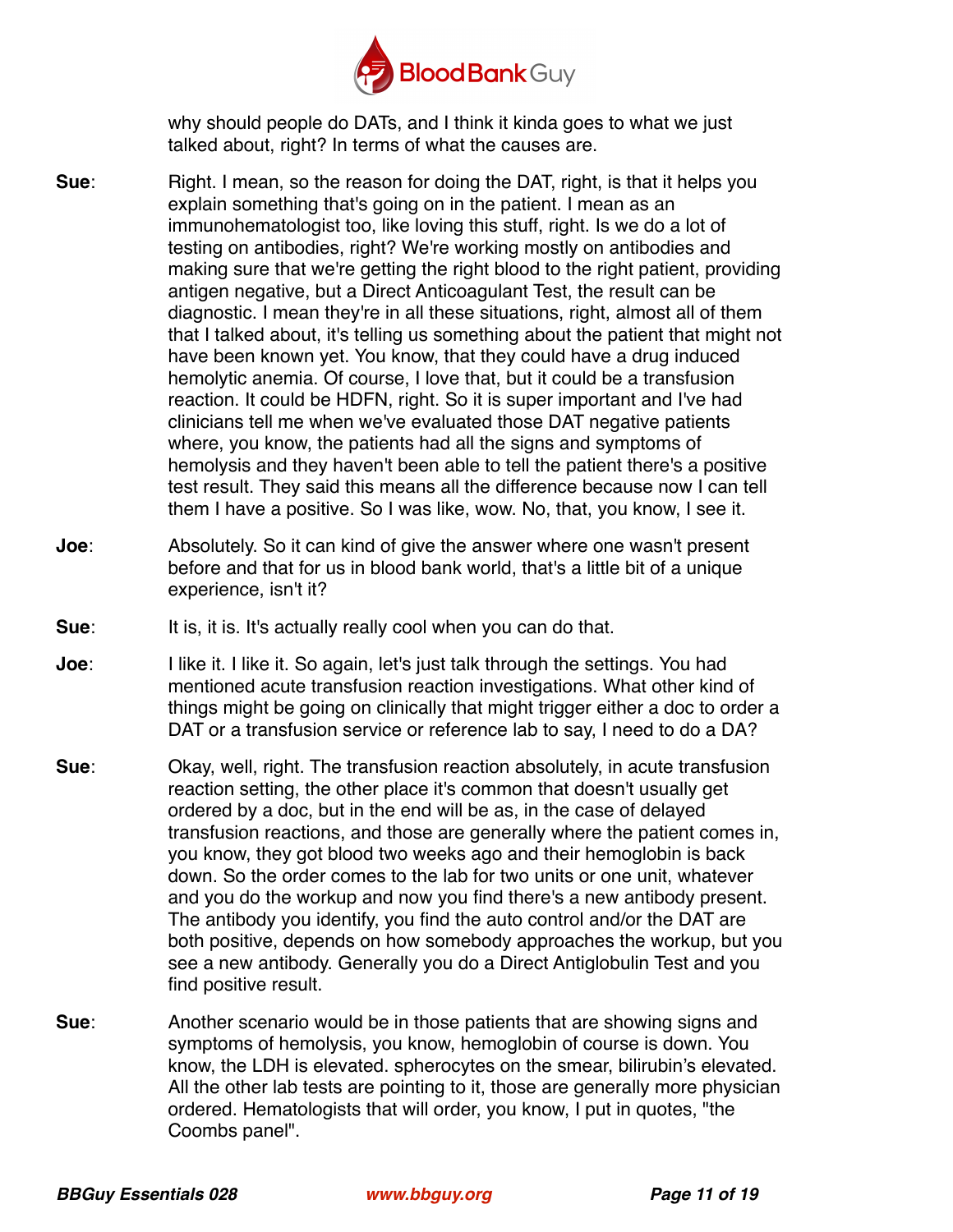

- **Joe**: Yes, of course, of course.
- **Sue**: Which we all know means a Direct and Indirect Antiglobulin Test, or they call it in Coombs direct, an indirect, but in that case then those are physician ordered tests, right. That we're doing and that truly is, they're looking for something to occur or for a reason, for the what looks like hemolysis. Then, again, the same thing would be for a drug induced case, generally. It's either that their ordering blood because their hemoglobin is down to five or they are seeing these signs and symptoms of hemolysis. However, but oftentimes actually, the hemolysis is so brisk that they're ordering blood and then trying to figure out what's going on.
- **Joe**: Right. That's certainly true. One other thing, and forgive me I'm interrupting, but I'm just jumping ahead just a little bit, in terms of when a transfusion service or reference lab might do it, maybe in a antibody identification workup, what might trigger a transfusion service to kind of automatically order or do a DAT.
- **Sue**: So definitely if you're running, say for example, your routine antibody detection method is solid phase, then usually when you have a positive antibody screen or you detect an antibody, you're going to do a panel, you can't run an autocontrol. Well you can, but it's very tedious and most people don't do that manually. They will go automatically to a DAT. In a case where labs are using gel or tube testing, they might do a DAT automatically when they get a positive antibody screen again. Or they see an antibody, run an autocontrol, also then do a DAT. So those would be the scenarios generally and then I guess I didn't mention babies. Cord blood. I forgot it, to mention cord blood. You know, and then everybody's got slightly different rules on when they do their, they'll do a DAT on a cord of blood, but that would be the other scenario, right? That's generally written within the standard guidelines, right, for the hospital on which babies they'll evaluate.
- **Joe**: Right. Okay. Well, and so speaking of that, in terms of evaluating this and I don't want to leave this point before we make this point crystal clear to people. That's simply this, context matters with the DAT. It matters why it's being ordered, it's extraordinarily important in helping clinicians to understand what it means. You got to know why it's ordered and that's me on my soapbox for a second, Sue, but I know you feel the same way about that.
- **Sue**: Definitely. I mean when we get that positive test result in the lab, if we don't know a history, we don't know what it means, right. We have to get the patient history. What's their age? I mean that tells you a ton right there, right. Yeah. All those things. Super, super important.
- **Joe**: Okay. Well, so with that being said, let's get to how we look at the results because I love the way you look at this. You say some things especially in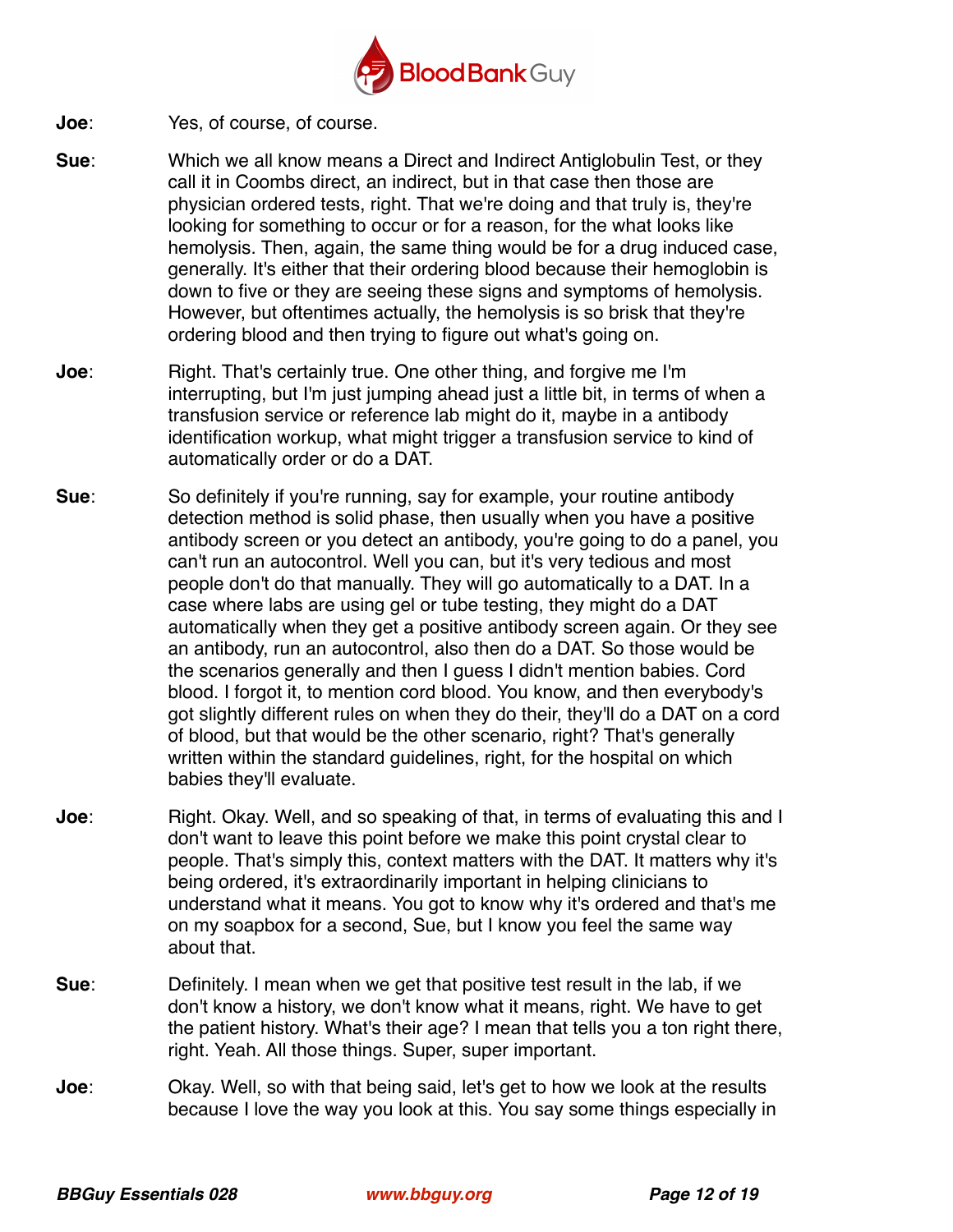

terms of the interpretation of strength that I haven't heard a lot of other people saying. So I want to make sure that we get to that.

So let's talk through this. So we've got someone who has a DAT ordered for whatever reason, and we do the test and we get back some results. How do you go about analyzing those results to kind of help point you in the right direction to see what they mean?

**Sue**: Okay. Well, the first thing we look at is what's the strength of reactivity because, you know, a positive is not a positive, right? I mean to me looking at what the strength is and then considering that in the context of the patient, tells you the story almost always, almost always. So if you look at, we look at what's positive, of course right away. So if the polyspecific is positive, we automatically will go to the monospecific reagents, the anti-C3, anti-IgG. If only complements are on the red cells, then that's putting me in a whole different direction, right, of thinking about what could be on the red cell. So if it's a weak positive with complement only and I know my patient just was transfused, just like currently or 14 days ago, I'm thinking a transfusion reaction. It could be acute or delayed depending on the timing because I wouldn't expect to see a weak complement only with a cold agglutinin disease for example.

> So if I compare that then, right, I have a stronger positive C3 on the cell, so a two to 4+ and they usually aren't 4+, but they could be, it's usually more in the two to 3+ range. I think that's because of the you know, avidity of the antibody and how much complement gets onto the red cells. However, if it is stronger, then I'm thinking more and there's no history of transfusion, I'm absolutely thinking more drugs, cold agglutinin disease, or PCH, paroxysmal cold hemoglobinuria. If there's IgG only on the cells, again, the strength, if it's a 1+ or less then, and kind of have to know how your techs, you know, shake a test tube as well but if I'm confident that it's a 1+ or less, then again, I'm thinking it's more likely a transfusion reaction, maybe passive acquired antibody, or if it's an infant, a cord blood, maybe more ABO-HDFN.

> If the DAT is stronger, and I usually say 2 to 4+ positive, and you know, you could even argue again, depending on how skilled your laboratory scientists are, but if they're stronger positives, I'm thinking again, warm auto, drugs, and if it's, again, in the case of a cord blood and thinking more of RH hemolytic disease of the fetus and newborn or one of the other types, right, but RH most commonly. Again, because weaker positive, that's telling me the antibody is only binding to a smaller amount of red cells or there isn't as much antibody, right, and that's why I would think of a transfusion reaction. It's only binding to the transfused red cells. Strong positive, well that auto antibody's binding to all my red cells, I should expect to see a strong positive. Same thing with Rh and anti-D crossing the placenta, binding to babies RhD positive red cells, it should be strong. Then finally, if I see both IgG and complement, I kind of use the same rule. Weaker positive, more likely and there's a history of transfusion, I'm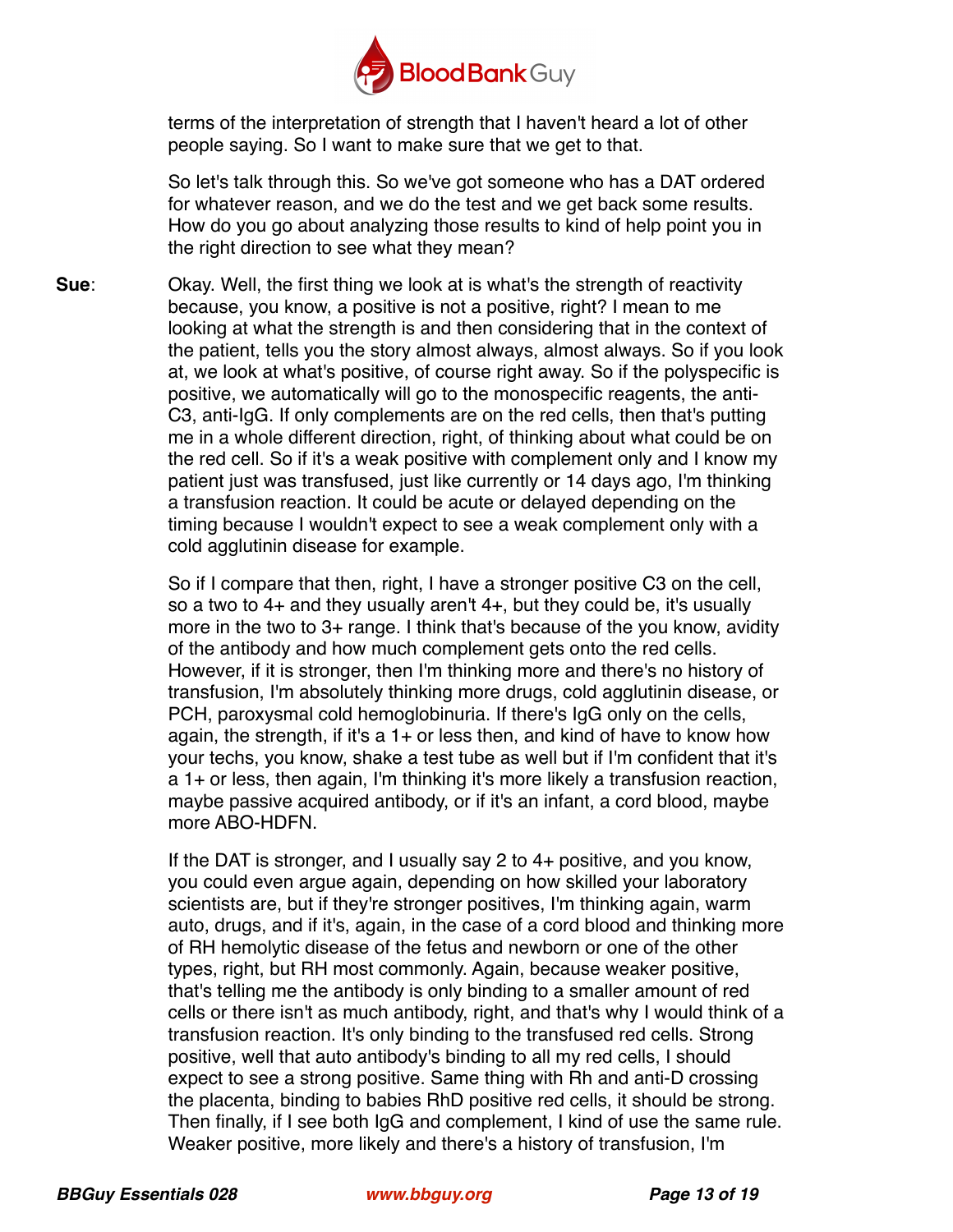

thinking transfusion reaction. Strong positive, I'm thinking drugs or warm auto.

- **Joe**: Sue, that is such a cool way of looking at these things and I know that you and a couple of your SBB students put together a chart about this or a flow chart, a rough kind of a diagram that you have been kind enough to allow me to post on the website. So everyone, what Sue just talked about is such a really, really helpful way of looking at your results and when fitting it together with the context, you can point in the right direction really, really well. So that's great. Sue, thank you for going through that.
- **Sue**: Oh, no problem.
- **Joe**: Okay. So we've got all these possibilities and we now know that it's essential to understand why it's being ordered. We know that it's essential once you know how it's being ordered, what the context is to take a look at what's positive on the test, what the strength is on the test, and how all that works together. So I guess once you get through all that and once you get a positive DAT and you're kind of pointing in the right direction, how do you give feedback to your ordering docs about what this means? Does this mean a direct conversation, do you just put out a report and yay everybody's happy? How do you feel about that interaction?
- **Sue**: You know, that's a great question. You know, I'm fortunate that I work with board certified transfusion medicine physicians that feel very comfortable and actually want to be notified whenever there's a new positive DAT for that reason, right. So that they can communicate or we can communicate, right, the results. So generally the results would get communicated right, right away from our hospital transfusion service perspective, then our physicians would then go ahead and, you know, follow up, make a note, talk to the doc, whatever it might be. I know a lot of times the results are just issued, right, and however, like from a reference lab perspective or even in the transfusion service, whenever you have a new positive DAT, that patient history is so important for that context so that you can evaluate. Otherwise, all you can report is the DAT is positive due to IgG or the DAT is positive due to a complement. If we have history then we can say, well, because the patient was transfused, these results are consistent with right, transfusion action and what have you. So I think it depends on who you work with, but absolutely it should be communicated.
- **Joe**: Yeah. Well, so before we go on to do just a couple of quick cases, Sue, I wanted to throw a couple of things at you because people ask us about these things. The first one is this, okay, so you've got a positive DAT. You got a positive DAT with IgG and let's say it's in the setting of a transfusion reaction workup or an autoantibody or something like that. Is there a way, and I'm guessing there is, is there a way for us to determine what the heck that antibody is that's coating the red cells?
- **Sue**: Oh, absolutely.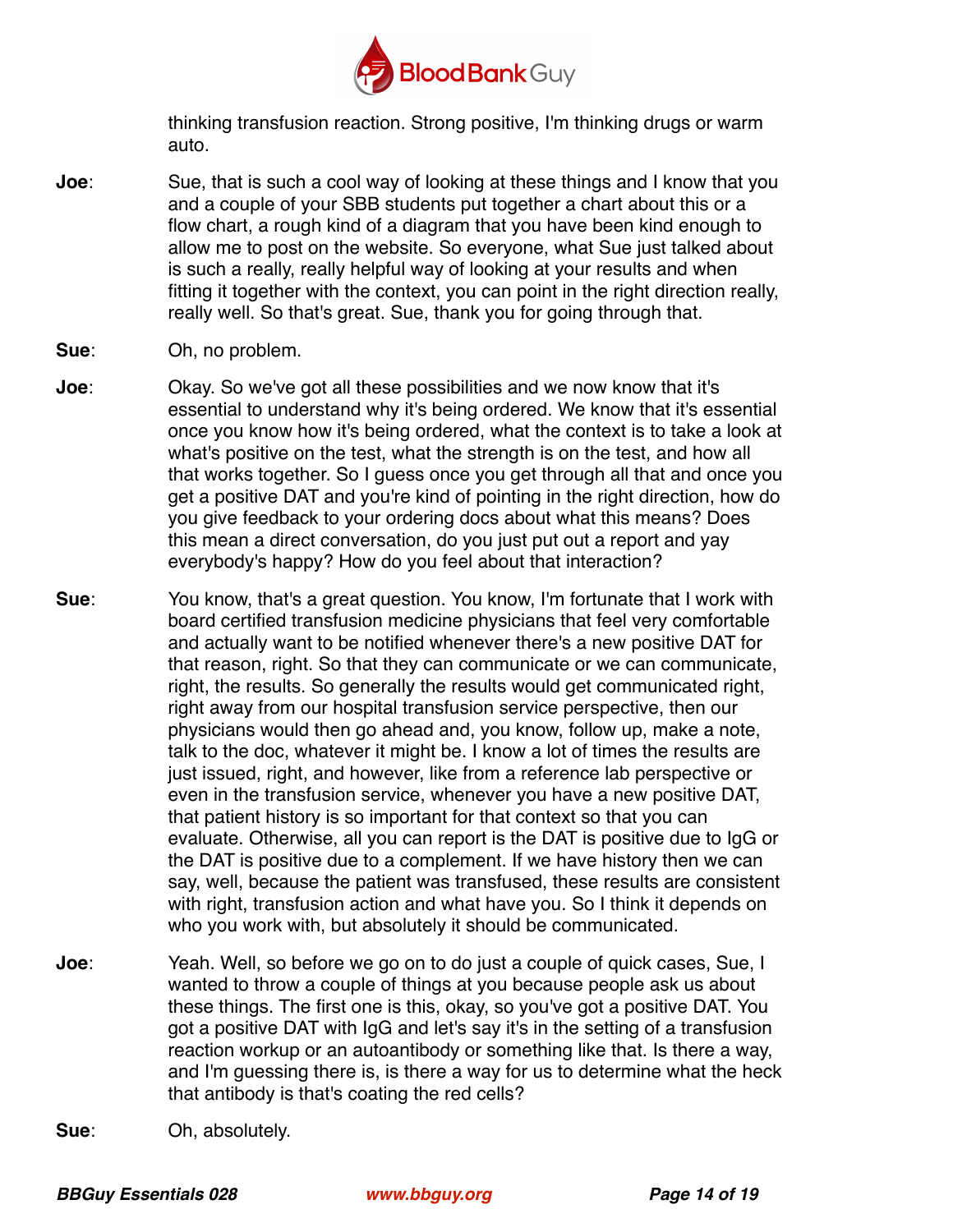

**Joe**: Boy that's a softball right there, right?

**Sue**: Absolutely and I was so focused on the DAT, right? Yeah. What we can do when we have that positive Direct Antiglobulin Test, especially with IgG, but I would not deter either depending on the context, again, with only complement on the cells, that we can get a good idea of what's coating the red cells by doing an elution method, right? So if we do an elution, we can, most commonly today we can treat the red cells with acid, which is a low pH, like pH 3.5 and if we add acid to red cells, the antibody does not like that. The antibody will come off the red cells and we buffer it back to normal so that we can then test what's now called the eluate.

> So we have the acid, the antibody comes off into the supernatant, that's the eluate. We can't use that yet, we have to buffer it back to a normal pH so we can test it with normal red cells. So we add a buffering solution back and then we can take that eluate that we just made, which is the antibody that should have come off the patient's red cells. We can test that then against a panel of red cells, like we would do any antibody identification and determine what's coating the red cells. So is there a single antibody, is it an antibody that's reacting with everything and then that helps us determine, put the story together. You know, if it's 4+ DAT, I would expect to see the eluate reacting strongly positive with everything consistent with warm auto antibodies.

- **Joe**: Nice. Okay. Okay. So, and because I know that there are some people out there that are sitting there going, "okay, people often use these words together, they talk about elutions and they talk about adsorptions and my goodness, I can't remember what the difference is." I know this is going off on a little bit of a tangent, but just help everyone understand real quickly what's the difference between an elution and an adsorption?
- **Sue**: So an elution, right, think of it this way, you're eluding off, so you're pulling an antibody off the red cells. Whereas an adsorption is we're taking antibody, usually a know antibody, we have something that is in the plasma that we want to remove from the plasma. So, we're going to take it and we're going to do an adsorption. So we're going to take the plasma, mix it with some red cells, other red cells or the patient's own red cells and the antibody will adsorb from the plasma onto the red cells. So elution is pulling antibody off and adsorption is taking antibody from the plasma and putting it onto red cells.
- **Joe**: Okay. So we just have a few minutes left and I wanted to just kind of put some traction to this and just hit you with just a few quick clinical scenarios. Kind of the who DAT section here and just quick hitters. Just kind of tell me how you would approach situations like this. Okay. So here's the first one. You're working in the blood bank and you get a call from a clinician who says, "hey, I have this patient", doesn't give you a lot of info. He says, "I have this patient that I really need to order a direct and indirect Coombs on and, you know, the patient was just transferred from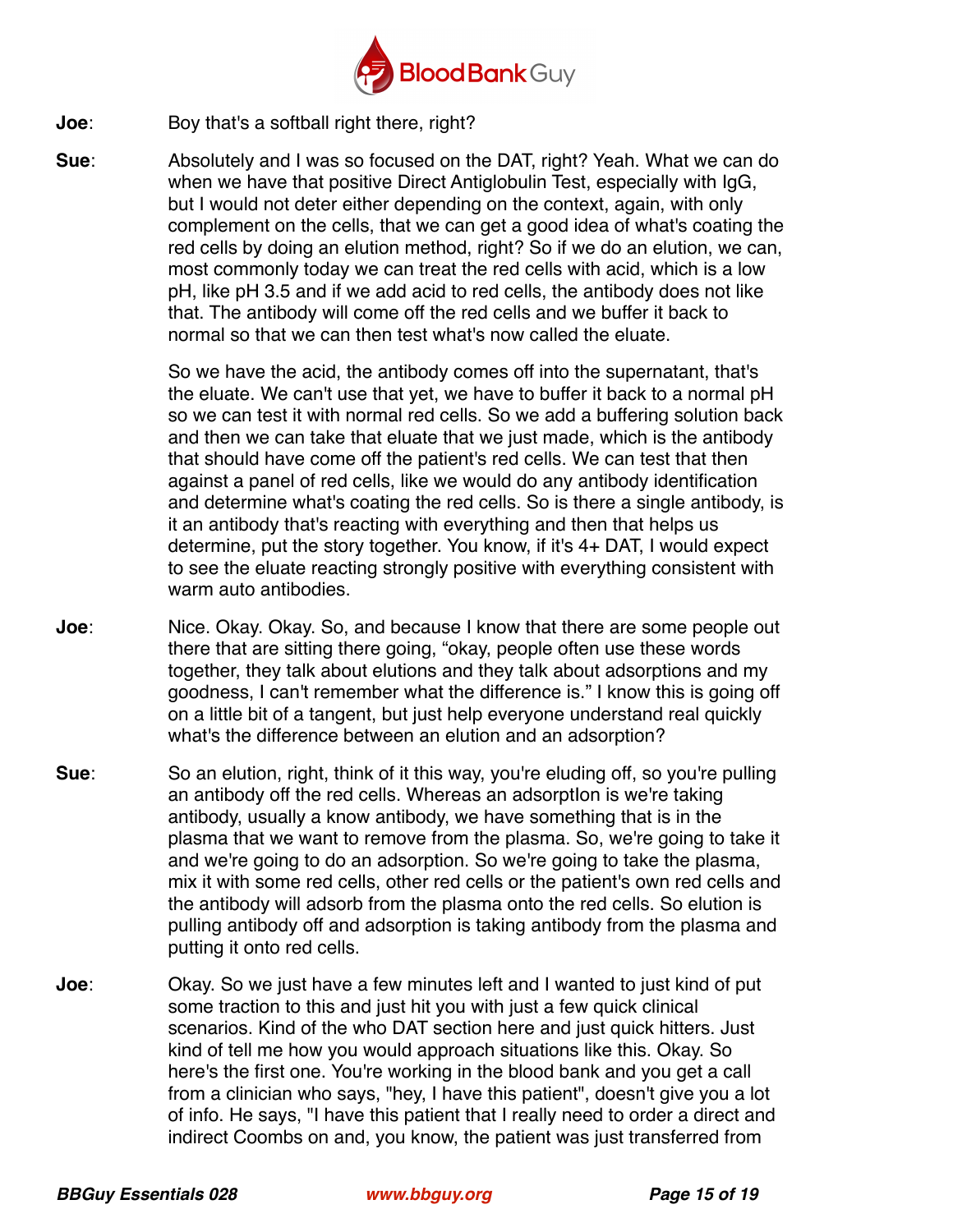

another hospital and I have these results that are like, he's got  $1+$  poly,  $1+$ IgG. I don't know what any of that means but I know that I need a direct and indirect Coombs". What do you do?

- **Sue**: Okay. So in that case, right, so he knows, or what we know is that it looks like the patient has an antibody, an IgG antibody bound to their red cells. That's all we know in this context, right. So what I would say is well, if he wants it done here, we probably need to do it in our lab. So we would do the direct, again look at that. We would probably do an eluate depending on what the clinical situation is. So and it might be, well, do you have any results yet? Do you have a bilirubin, you know, LDH anything like that. Do you have a transfusion history? What's the patient's diagnosis, right. All of those things again, because like I can't tell much other than the fact that the patient has 1+ positive DAT and it might not be important at all, because we know up to 15% of people can have a positive DAT.
- **Joe**: Yep. Yep. Okay. Okay. Awesome. Okay. That's number one. Like I said, quick hitters. Number two, you've got a patient who's a 45 year old female with acute myelogenous leukemia who's getting a transfusion of red cells and has a fever during the transfusion. So as part of the transfusion reaction workup, everything initially looks fine. There's no clerical errors. All the paperwork checks out. There's no hemoglobin when you spin down the post transfusion sample, but when they do the DAT on that post transfusion sample, they see a 2+ poly and that's all the information you have. What do you do with that?
- **Sue**: Well, first thing is remain calm.
- **Joe**: Yes. Take your own pulse, right?
- **Sue**: Yes, exactly because most often everybody gets a little freaked out when the DAT's positive. Either that or you see hemolysis, one or the other, right? So, then the most important thing at that point is to go ahead and then get a pretransfusion sample because again, that patient could have had a positive DAT before they received that unit of blood, and then really assess at that point, right? If the pre is positive, then there's really not much more. I mean you could do more work but like eluates and things like that to get a handle on it, but for the transfusion reaction investigation you're not gonna be able to tell a whole lot more. If both of the pre and the post are positive.
- **Joe**: Good. I see that question a lot and it's important for people to understand that it should be reflex, right? It should be automatic. You see that positive post, you got to do the pre. One other question related to that though, that sometimes people ask me and they say, okay, well they were both positive. The pre was positive and the post was positive, but the pre was 1+ and the post is 2+. Should I freak out?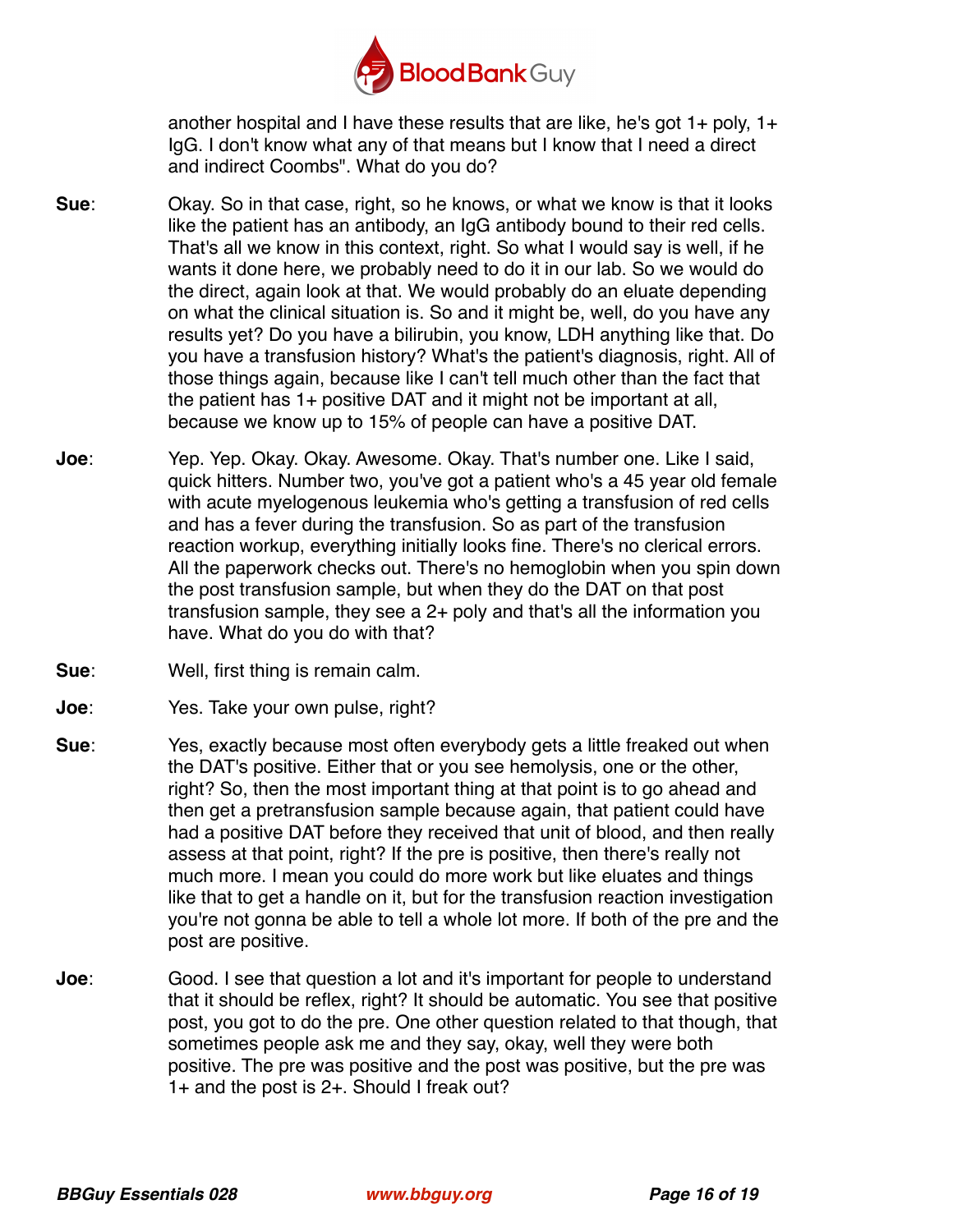

- **Sue**: That's a hard one because in most labs, right, if you did like gave the same say set of dilutions to all the laboratory scientists in your lab and had them test the same red cells. Even in the best of labs I would say you always have a plus or minus one reaction grade between the techs. So it's difficult to know one. I mean hopefully it's the same tech that did the pre and the post, but if not even the variability between in the tests that still could happen. So that's still within the normal range to me, you know, not a significant change. However, I mean if I felt really good about it and it was a one or a two, I would probably go ahead and do an eluate and just compare the eluate on the pre with the post, again-
- **Joe**: That's reasonable.
- **Sue**: Yeah. Pull a antibody off the cell, see what you have.
- **Joe**: And certainly you know, if it's 1+ to 4+, which I mean you've already talked about in the setting of a transfusion reaction, that's unlikely, but if you did have a substantial change like that, that's obvious that you got some more work to do.
- **Sue**: Yeah. Absolutely.
- **Joe**: The big kicker that we're looking for is the negative to positive though. That's the flag.
- **Sue**: That is the flag.
- **Joe**: All right, so that's the second one. How about the third one? So we've got a 72 year old male who was admitted with a sky high white count, primarily mature lymphocytes on that white count and he is showing, well he's anemic and, you know, when the chemistry, I'm sorry, when the hematology section of the lab spins down his sample, they say, wow, his serum really looks yellow. What is the deal with this? Someone orders a DAT and it's 4+ poly, 4+ IgG, and 2+ C3. What kind of things might we be thinking about in that scenario?
- **Sue**: So in that scenario, so that's a perfect setup. That's a lot of great information. One, I'd-
- **Joe:** More than we usually get, right.
- **Sue**: More, exactly.
- **Joe**: Sorry. I made it too easy.
- **Sue**: No you, and actually I was laughing to myself when you said anemic, because I can tell you being in a reference lab, I would say half the recs come in with a diagnosis of anemia.
- **Joe**: Yes. You're right. You're right about that.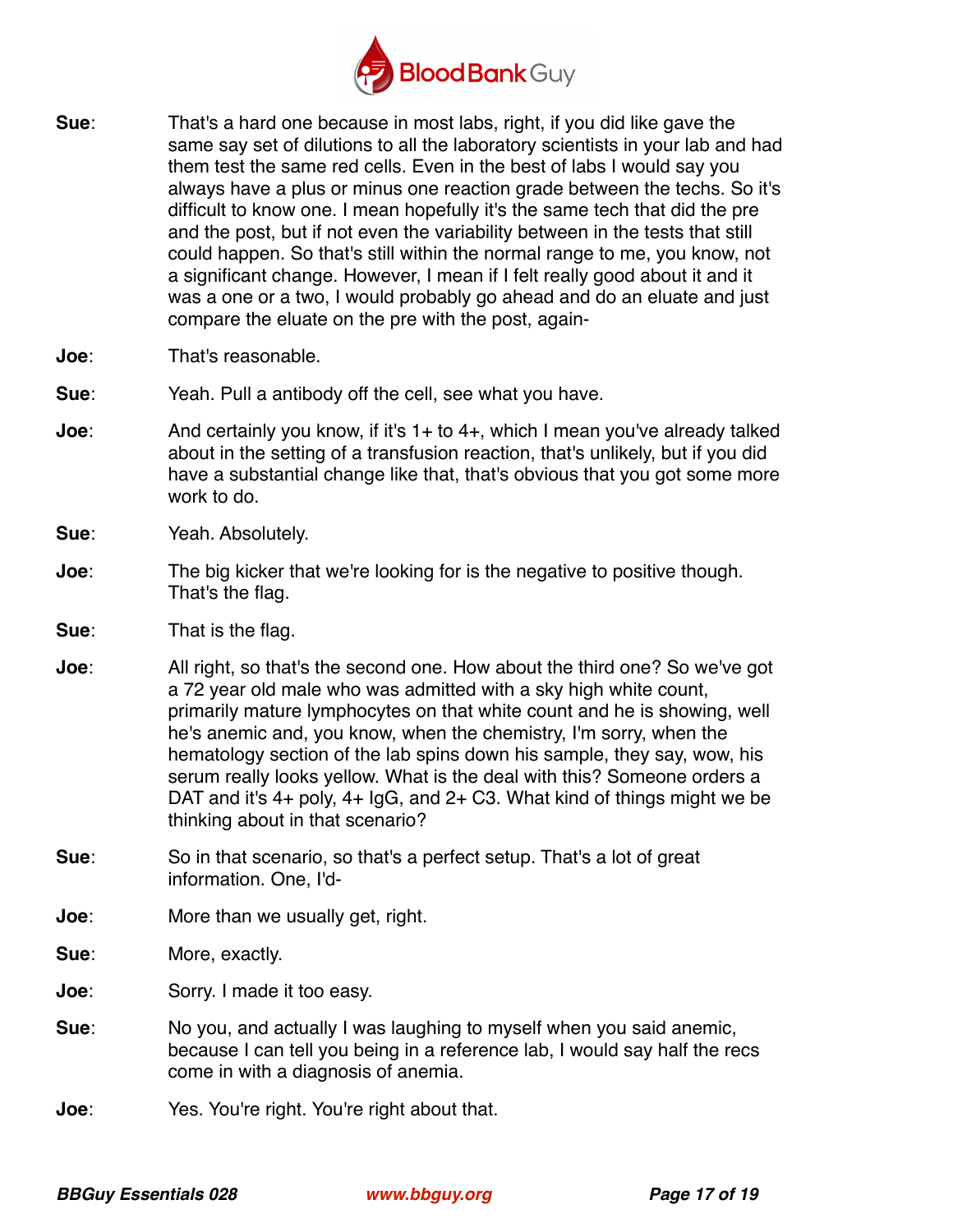

- **Sue**: And you're always like, "okay, come on!"
- **Joe**: Yeah. Really. Give me more.
- **Sue**: Yes. So CLL, first thing I think of is, and with a strong positive DAT, I'm thinking a patient with a warm autoantibody. We know that a warm auto is not uncommon, secondarily seen to CLL patients. The strength of the positive DAT being 4+, complement positive, very, again, consistent with a warm auto, and the fact that you told me the plasma was yellowish would make me think more warm auto. If it was reddish then I actually, and it was a patient with a hemoglobin of 4 [g/dL], I would have been thinking more a drug case, you know, a drug-induced like anemia. Yeah. I've done this, I've walked into the lab and said, can I see a patient, a sample that has a warm auto? They look pretty normal, like they're just yellowish, but that strong positive DAT is, that's the key thing. Sounds like your warm auto.
- **Joe**: So we have taken a kind of a grand tour through the wonderful world of the Direct Antiglobulin Test and, Sue, you have been a magnificent, magnificent tour guide. I can't tell you how much I appreciate you doing this. Is there anything before we go, any last tips that you would give to people that are learning about the DAT, trying to understand the DAT? Any last thoughts to leave us with?
- **Sue**: Oh, I mean, just that this thing about the Direct Antiglobulin Test is the fact that remembering that we're looking at patient red cells and remembering that it's oftentimes not just their red cells, right? That there could be transfused red cells there as well. Or even I guess baby red cells, but that would be a lot of. That it is patient side of the world, it's the patient red cells versus plasma, right, because normally we're looking at the antibodies in the plasma, in the serum. I guess the other thing is, again, when we're interpreting those results, like I think we've hit on a lot, is that, you know, we look to see that, what's the context, what's the patient history, you know, everything around that. Then the strength of reactivity because if you have all that, you can really do a great job at interpreting the results and providing that information to the patient or to the patient's physician. So usually like we've talked about that, right? The what, you know, what's DAT, why DAT, who DAT. So I always say you gotta end with we love DAT.
- **Joe**: Ah, yes. Yes, we do. Well Sue, you are awesome. Thank you so very much for doing this. I can't tell you how much I appreciate it.
- **Sue**: Oh, you're very welcome. Tons of fun. I hope everybody finds it helpful.
- **Joe**: I'm sure they will. We'll talk to you soon.

\*\*\*\*\*\*\*\*\*\*\*\*\*\*\*\*\*\*\*\*\*\*\*\*\*\*\*\*\*\*\*\*\*\*\*\*\*\*\*\*\*\*\*\*\*\*\*\*\*\*\*\*\*\*\*\*\*\*\*\*\*\*\*\*\*\*\*\*\*\*\*\*\*\*\*\*\*\*\*\*\*\*\*\*\*\*\*\*\*\*\*\*\*\*\*\*\*\*\*\*

**Joe**: You know, sometimes I think that when you get to talk with someone that you really admire, that you feel disappointed afterwards. You know, it's